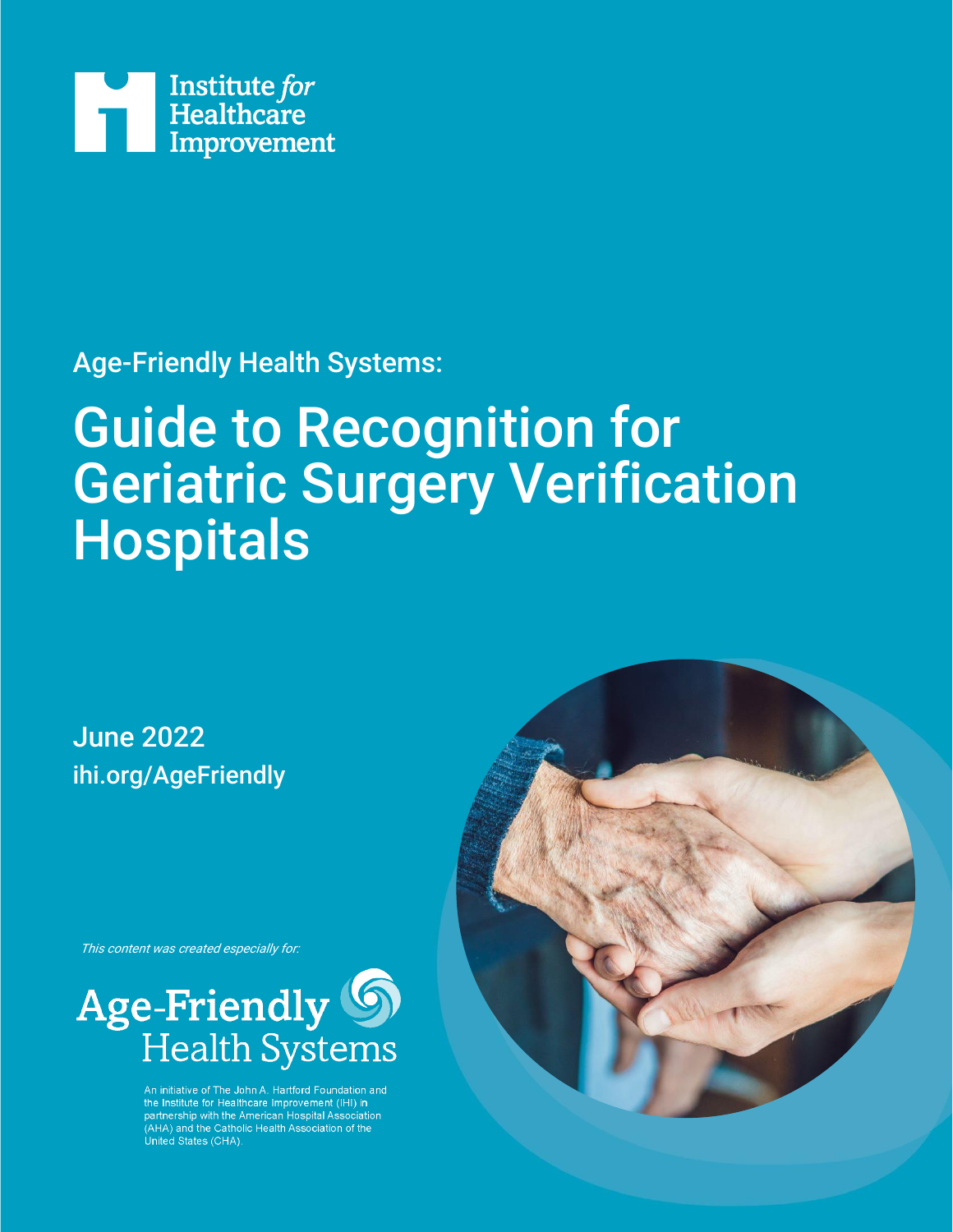#### Acknowledgments

This work was made possible by The John A. Hartford Foundation, a private, nonpartisan, national philanthropy dedicated to improving the care of older adults. A special thank you to Terry Fulmer, PhD, RN, President, and Amy Berman, RN, LHD, Senior Program Officer, The John A. Hartford Foundation. For more information, visit [www.johnahartford.org.](https://www.johnahartford.org/)

IHI would like to thank our partners in the Age-Friendly Health Systems movement, the American Hospital Association (AHA) and the Catholic Health Association of the United States (CHA), for their leadership and support of the Age-Friendly Health Systems initiative.

This work would not be possible without IHI's partnership with the American College of Surgeons (ACS) and its Geriatric Surgery Verification (GSV) Program, with which the Age-Friendly Health Systems movement is completely aligned in our commitment to better care of older adults.

IHI is thankful to the Age-Friendly Health Systems [Faculty and Advisory Groups.](http://www.ihi.org/Engage/Initiatives/Age-Friendly-Health-Systems/Pages/faculty.aspx) We extend our deepest gratitude to the Age-Friendly Health Systems founding co-chairs, Ann Hendrich, PhD, RN, and Mary Tinetti, MD, and our co-chairs Don Berwick, MD, MPP, President Emeritus and Senior Fellow, Institute for Healthcare Improvement; Faith Mitchell, PhD, Institute Fellow, Urban Institute; and Jonathan Perlin, MD, President and CEO, The Joint Commission.

Learn more at *ihi.org/AgeFriendly*.

#### Institute for Healthcare Improvement

For more than 30 years, the Institute for Healthcare Improvement (IHI) has used improvement science to advance and sustain better outcomes in health and health systems across the world. We bring awareness of safety and quality to millions, accelerate learning and the systematic improvement of care, develop solutions to previously intractable challenges, and mobilize health systems, communities, regions, and nations to reduce harm and deaths. We work in collaboration with the growing IHI community to spark bold, inventive ways to improve the health of individuals and populations. We generate optimism, harvest fresh ideas, and support anyone, anywhere who wants to profoundly change health and health care for the better. Learn more at *ihi.org*.

© 2022 Institute for Healthcare Improvement. All rights reserved. Individuals may photocopy these materials for educational, not-for-profit uses, provided that the contents are not altered in any way and that proper attribution is given to IHI as the source of the content. These materials may not be reproduced for commercial, for-profit use in any form or by any means, or republished under any circumstances, without the written permission of the Institute for Healthcare Improvement.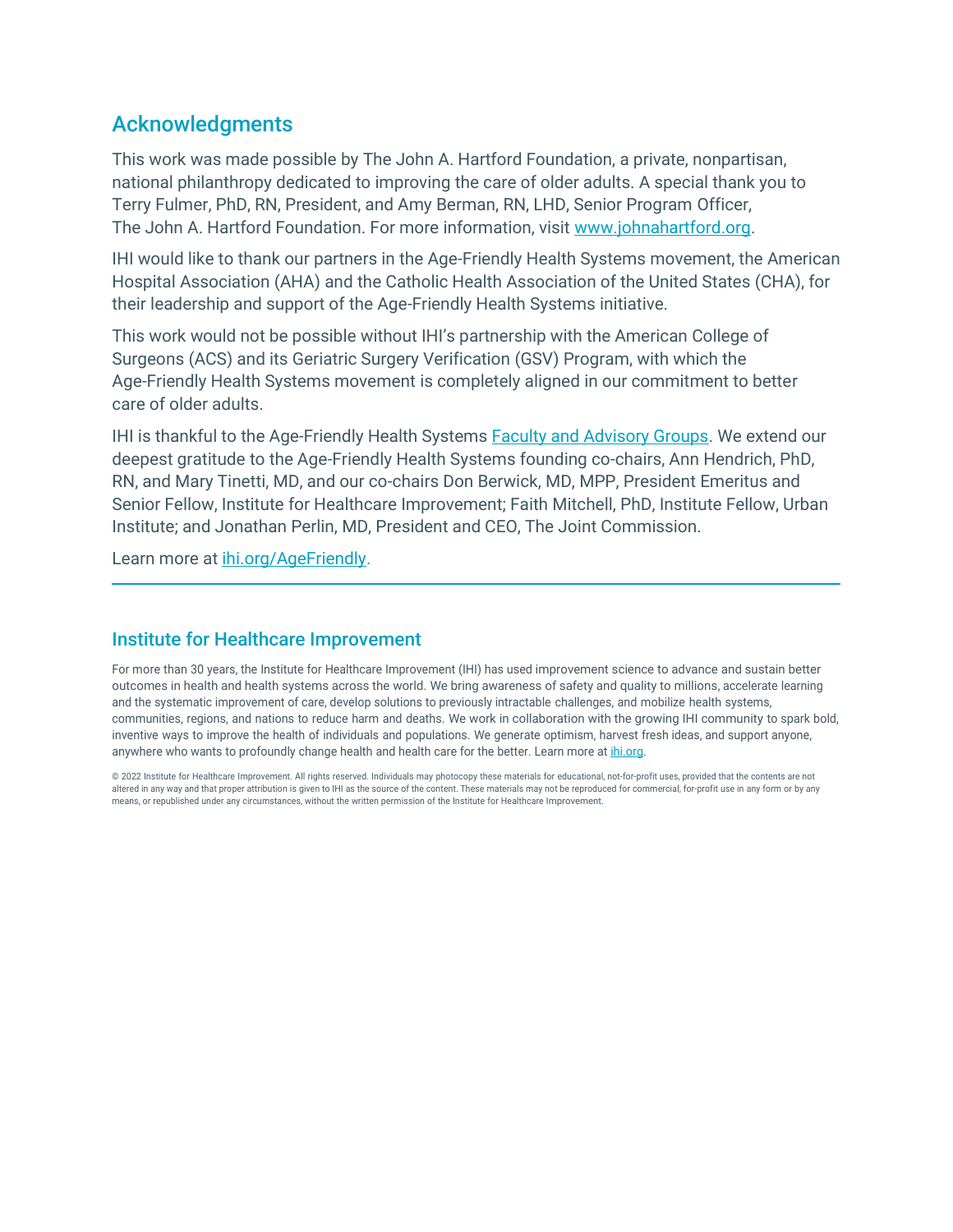# **Contents**

| <b>Introduction</b>                                                                           | 4              |
|-----------------------------------------------------------------------------------------------|----------------|
| <b>Age-Friendly Health Systems Overview</b>                                                   | $\overline{5}$ |
| <b>Geriatric Surgery Verification Overview</b>                                                | $\overline{7}$ |
| <b>Comparison of Age-Friendly Health Systems and Geriatric Surgery</b><br><b>Verification</b> | 8              |
| Adding Geriatric Surgery Verification to an Age-Friendly Health System                        | 10             |
| <b>Case Study: Dartmouth Hitchcock Medical Center</b>                                         | 11             |
| Becoming Recognized as an Age-Frienldy Health System                                          | 12             |
| <b>References</b>                                                                             | 12             |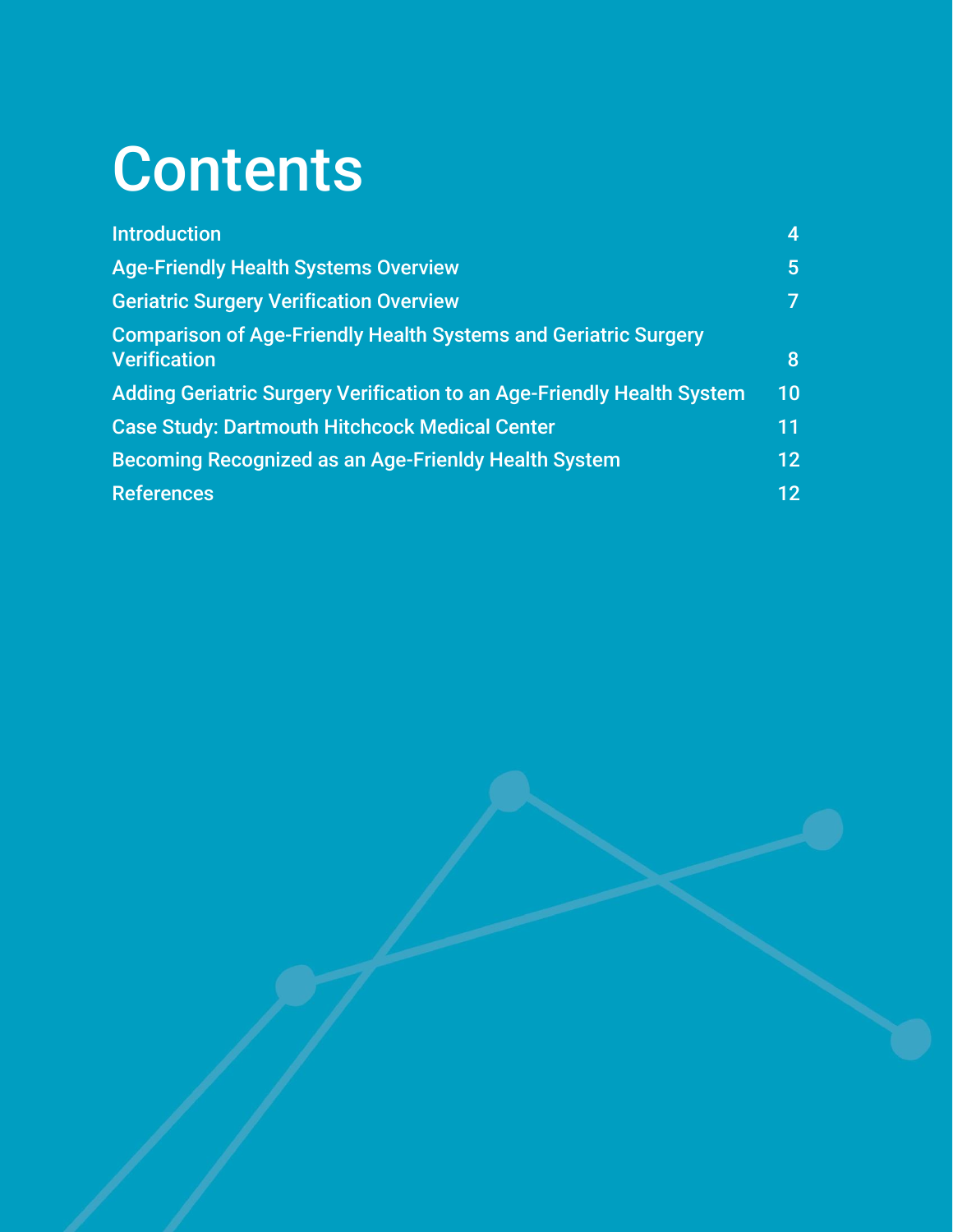# <span id="page-3-0"></span>Introduction

The United States population is aging. The number of older adults  $-$  that is, individuals ages 65 years and older — is growing rapidly. As we age, care often becomes more complex. Health systems are frequently unprepared for this complexity, and older adults suffer a disproportionate amount of harm while receiving care in the health system.

This demographic shift brings particular challenges for those providing surgical care, as older adults undergo surgery at higher rates than non-seniors, often present with multiple chronic conditions, are at increased risk of polypharmacy, and suffer from complex social and physical challenges.

To address these challenges, two important initiatives were launched to support the provision of age-friendly care:

Age-Friendly Health Systems: In 2017, The John A. Hartford Foundation and the Institute for Healthcare Improvement (IHI), in partnership with the American Hospital Association (AHA) and the Catholic Health Association of the United States (CHA), set a bold vision to build a social movement so that all care with older adults is age-friendly care. According to our definition, agefriendly care:

- Follows an essential set of evidence-based practices;
- Causes no harm; and
- Aligns with What Matters to the older adult and their care partners.

American College of Surgeons (ACS) Geriatric Surgery Verification (GSV) Program: In 2015, ACS and the Task Force on Geriatric Surgery, composed of ACS leadership and a multidisciplinary group of leaders interested in geriatric surgical care, were awarded a four-year grant from The John A. Hartford Foundation to develop and implement a quality improvement program to systematically improve care and outcomes for older adult surgical patients. A team of ACS members with geriatric expertise and ACS staff worked with a diverse group of nearly 60 stakeholders to set standards, develop measures that matter, pilot the program, and launch a campaign to drive adoption of best practices. In July 2019, GSV officially launched with the release of the 30 program standards, outlined in *Optimal Resources for Geriatric Surgery*. These care standards specify the resources hospitals need to have in place to perform operations effectively, efficiently, and safely for this vulnerable population.

Following the rapid and ongoing adoption of these two frameworks across the United States, there is an opportunity to help health systems to leverage each for improved care of older adults. This guide provides easy next steps for organizations that are enrolled in the GSV Program to achieve Age-Friendly Health Systems recognition. For organizations that are not yet enrolled in the GSV Program, see [Geriatric Surgery Verification Program \(facs.org\)](https://www.facs.org/quality-programs/accreditation-and-verification/geriatric-surgery-verification/) for more information.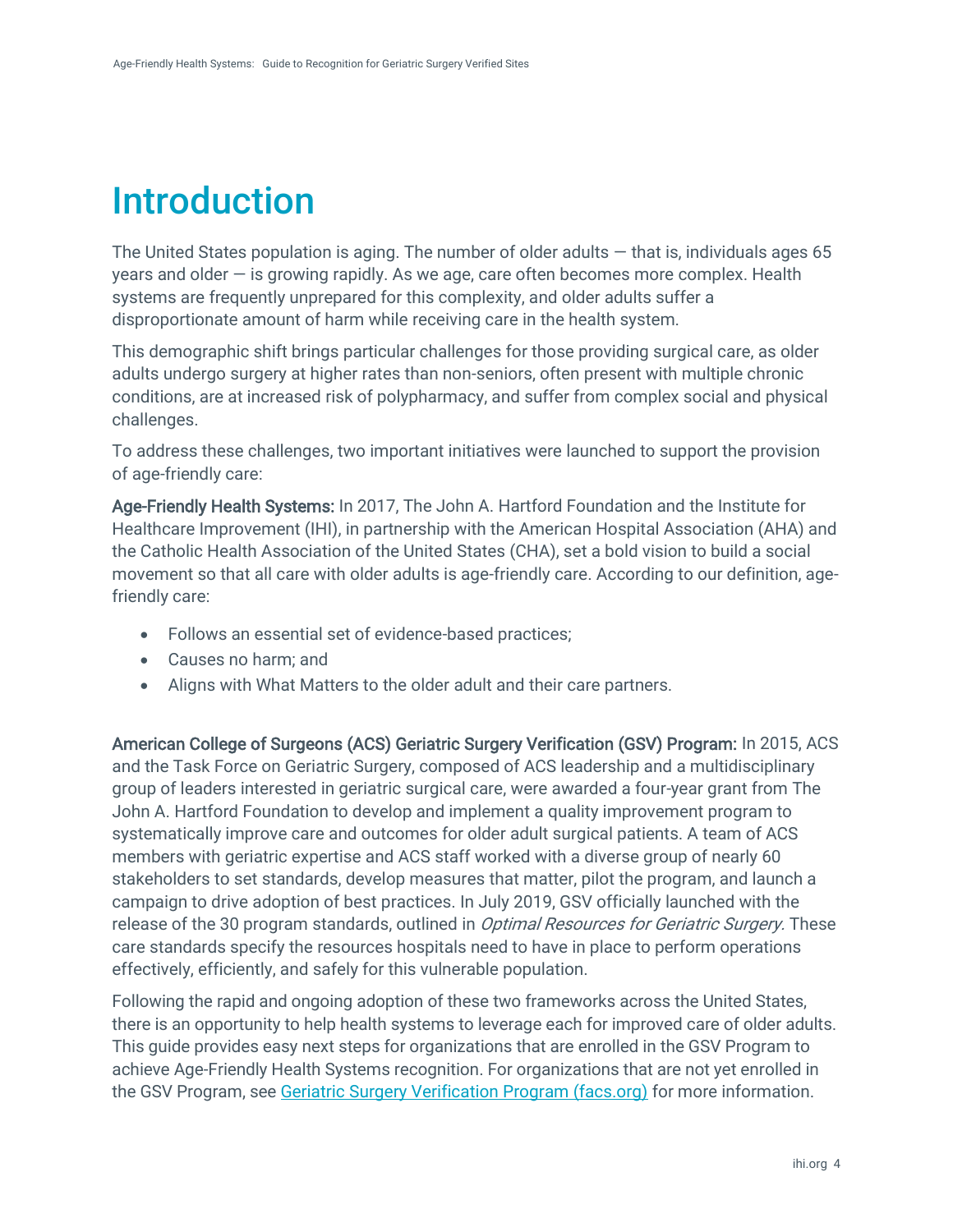# Age-Friendly Health Systems Overview

Becoming an Age-Friendly Health System entails reliably providing a set of four evidence-based elements of high-quality care, known as the "4Ms," to all older adults in your system. When implemented together, the 4Ms represent a broad shift by health systems to focus on the needs of older adults (see Figure 1).



#### Figure 1. The 4Ms Framework of an Age-Friendly Health System

**What Matters** 

Know and align care with each older adult's specific health outcome goals and care preferences including, but not limited to, advance care planning and goals of care, and across settings of care.

#### **Medication**

If medication is necessary, use Age-Friendly medication that does not interfere with What Matters to the older adult, Mobility, or Mentation across settings of care.

#### **Mentation**

Prevent, identify, treat, and manage dementia, depression, and delirium across settings of care.

#### **Mobility**

Ensure that older adults move safely every day in order to maintain function and do What Matters.

The 4Ms — What Matters, Medication, Mentation, and Mobility — make complex care of older adults more manageable. The 4Ms identify core issues that should drive all care and decision making with older adults. The 4Ms organize care and focus on the older adult's wellness and strengths rather than solely on disease. The 4Ms are relevant regardless of an older adult's individual disease(s). They apply regardless of the number of functional problems an older adult may have, or that person's cultural, ethnic, or religious background.<sup>i</sup>

The 4Ms are a framework, not a program, to guide all care of older adults wherever and whenever they come into contact with your health system's care and services. The intent is to incorporate the 4Ms into existing care, rather than layering them on top, in order to organize efficient delivery of effective care. This integration is achieved primarily through redeploying existing health system resources. Many health systems have found that they already provide care aligned with one or more of the 4Ms for many older adults. Much of the effort, then, involves incorporating the other elements and organizing care so that all 4Ms guide every encounter with an older adult and, when appropriate, their designated care partners.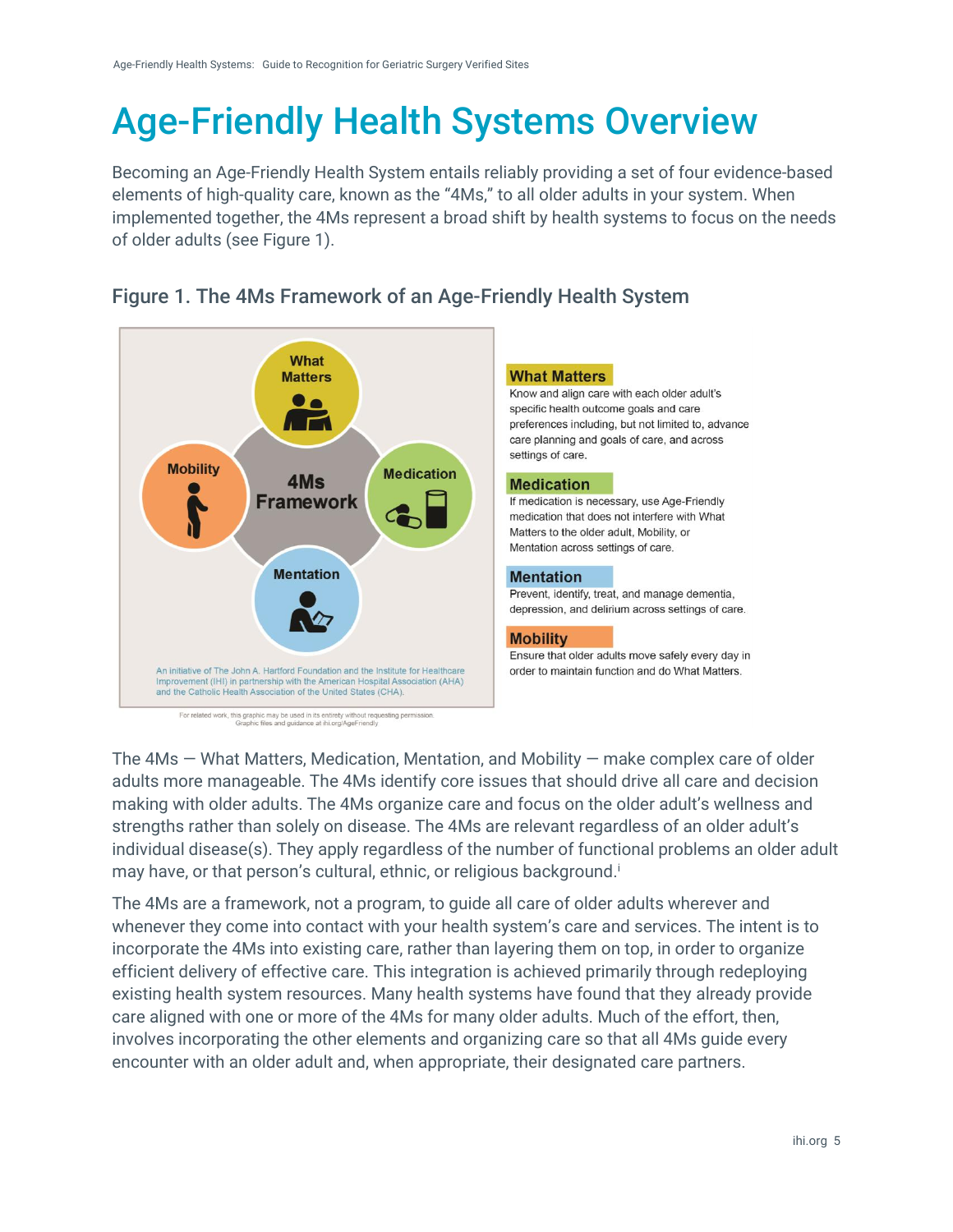4Ms Framework: Not a Program, but a Shift in Care

- The 4Ms Framework is not a program, but a shift in how we provide care to older adults.
- The 4Ms are implemented together (i.e., all 4Ms as a set of evidence-based elements of high-quality care for older adults).
- Your system probably practices at least a few of the 4Ms in some places, at some times. Engage existing champions for each of the 4Ms. Build on what you already do and spread it consistently across your system.
- The 4Ms must be practiced reliably (i.e., for all older adults, in all settings and across settings, in every interaction).

There are two key drivers of age-friendly care: knowing about the 4Ms for each older adult in your care ("assess"), and incorporating the 4Ms into the plan of care accordingly ("act on") (see Figure 2). Both must be supported by documentation and communication across settings and disciplines.

#### Figure 2. Two Key Drivers of Age-Friendly Health Systems



For more information, see the [Guide to Using the 4Ms in the Care of Older Adults](https://241684.fs1.hubspotusercontent-na1.net/hubfs/241684/AgeFriendlyHealthSystems_GuidetoUsing4MsCare_FINAL_July2020.pdf) in Hospitals [and Primary Care Practices.](https://241684.fs1.hubspotusercontent-na1.net/hubfs/241684/AgeFriendlyHealthSystems_GuidetoUsing4MsCare_FINAL_July2020.pdf) Developed with ou[r expert faculty and advisors,](http://www.ihi.org/Engage/Initiatives/Age-Friendly-Health-Systems/Pages/faculty.aspx) the guide is designed to help care teams test and implement a specific set of evidence-based, best practices that correspond to each of the 4Ms.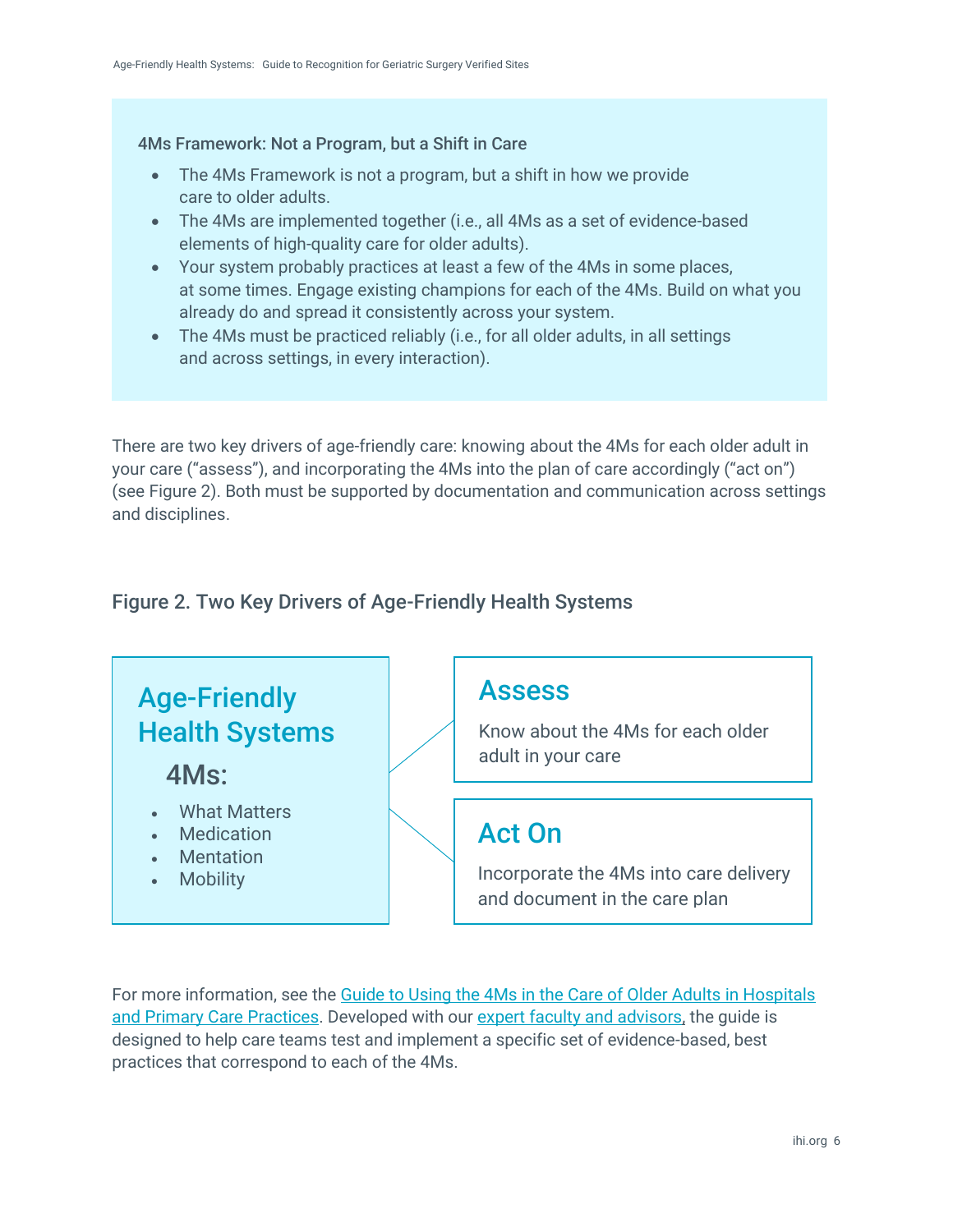# Geriatric Surgery Verification Overview

By enrolling in the GSV Program, a hospital demonstrates its commitment to improving geriatric surgical care through the implementation of 32 standards (two of which are optional). These standards, outlined in *[Optimal Resources for Geriatric Surgery](https://www.facs.org/quality-programs/accreditation-and-verification/geriatric-surgery-verification/)*, are applicable to patients 75 years of age and older who are having inpatient surgery.

The standards provide a framework of interdisciplinary care with patient-centered standards focused on four key areas (see Figure 3). This allows hospitals to prioritize what matters most to individual patients regarding their needs and treatment goals.

### Figure 3. GSV Program: Four Key Areas of Focus



**DECISION MAKING** 



COGNITION & **DELIRIUM** 



MAINTENANCE OF **FUNCTION & MOBILITY** 



**OPTIMIZATION** 

The GSV Program also outlines the hospital structures and resources needed to develop and maintain high-quality geriatric surgical care. Recommendations include processes for:

- Improved communications between patients/families and their health care team
- Medication and pain management
- Preoperative and pre-discharge screening for geriatric vulnerabilities
- Postoperative protocol-driven care in areas of geriatric vulnerability
- Proper personnel and staff education and training
- Data review and quality improvement efforts

Understanding that hospitals are at varying degrees of readiness, the GSV Program has two levels of enrollment: Commitment and Verification (Level 1—Comprehensive Excellence and Level 2—Focused Excellence). Commitment-level hospitals have pledged to improve geriatric surgical care and are working toward implementing the program standards over a two-year period. Verification- level hospitals have successfully demonstrated implementation of the program standards through a comprehensive site visit.

Eligible surgical patients at Verification-level hospitals can expect goal-concordant care that aligns with their priorities regarding surgery (see Figure 4.)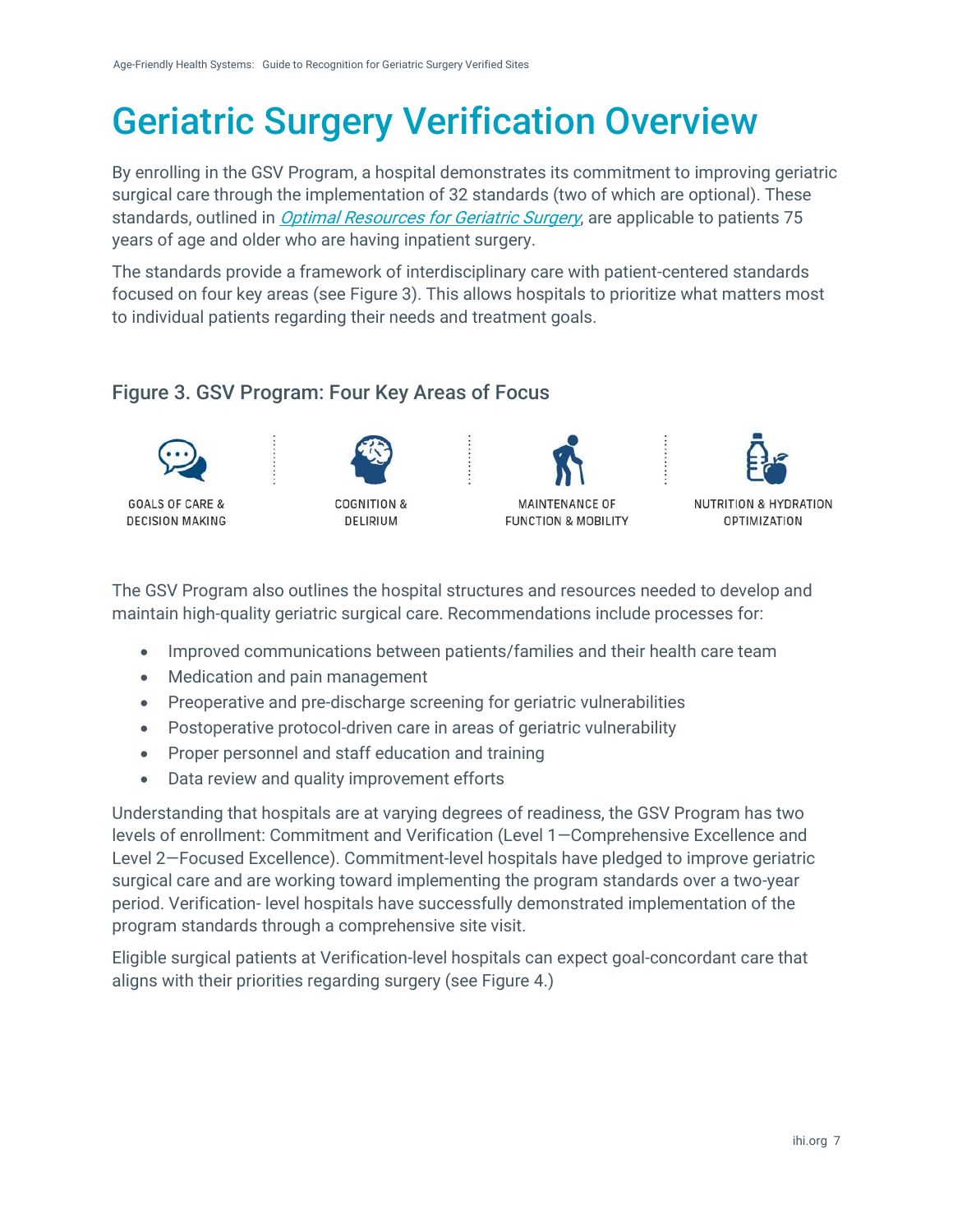#### Figure 4. Goal-Concordant Care Expectations of GSV Program

#### Older adults who have surgery in GSV verified hospitals can expect:

- Prioritization of quality of life
- Patient-centered, interdisciplinary care before, during, and after surgery
- A hospital dedicated to professional collaboration and communication
- High-quality care

For more information, see *[Optimal Resources for Geriatric Surgery](https://www.facs.org/quality-programs/accreditation-and-verification/geriatric-surgery-verification/)*. These standards detail the principles regarding resource standards, quality improvement and safety processes, data collection, and the verification process for the GSV Program.

## Comparison of Age-Friendly Health Systems and Geriatric Surgery Verification Elements

An organization that is meeting the requirements of the GSV Program is already meeting all requirements for Age-Friendly Health Systems recognition when certain 4Ms-specific standards are in place for adults 65+. The graphic below illustrates those GSV elements that satisfy the requirements of 4Ms care for recognition as an Age-Friendly Health Systems participant.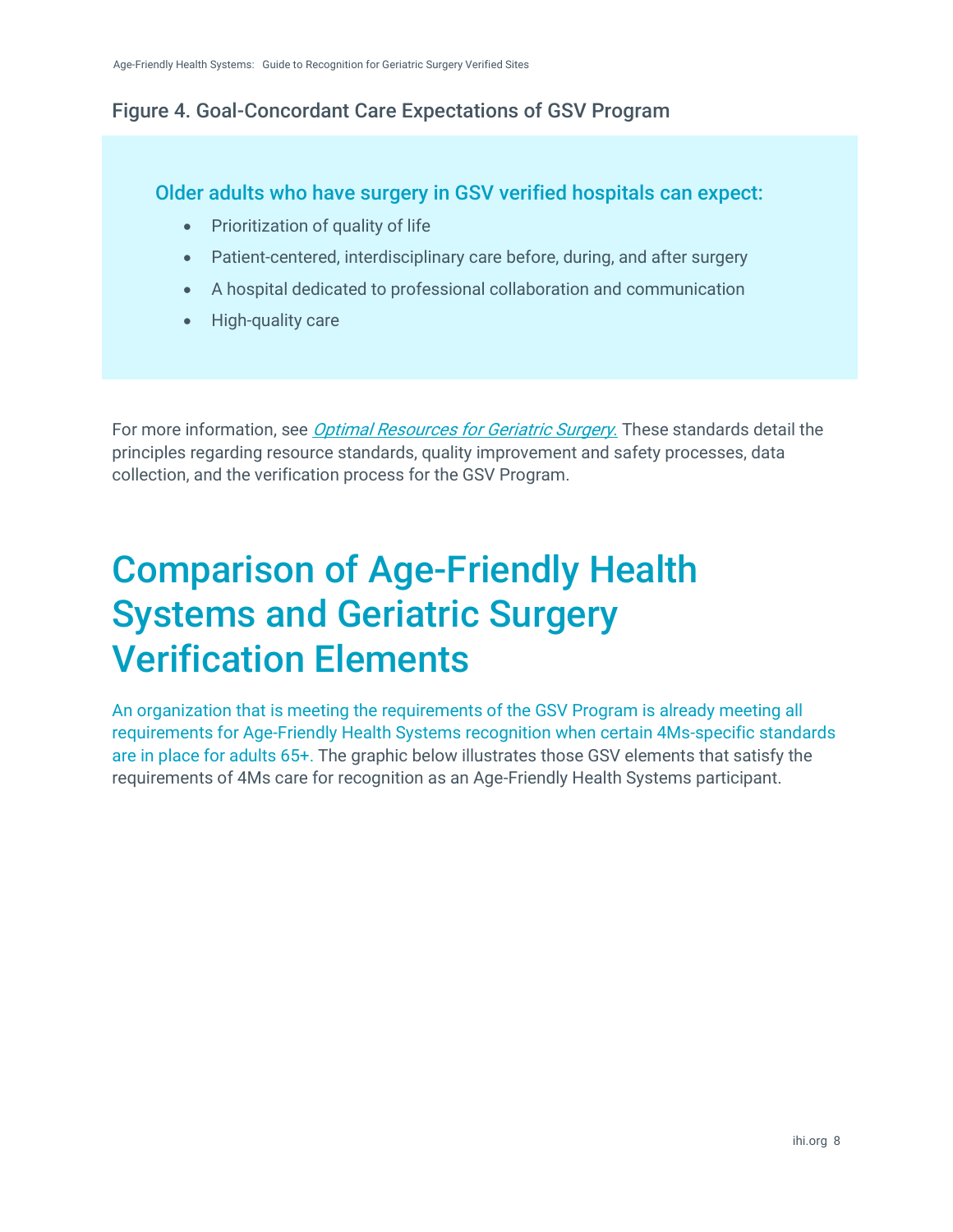# Geriatric Surgery Verification Standards Aligned with 4Ms Care

<span id="page-8-0"></span>

| The GSV standards below must be<br>met for adults 65+ for Age-Friendly<br><b>Health Systems recognition</b> | What<br><b>Matters</b> | <b>Medication</b> | <b>Mentation</b> | <b>Mobility</b> |
|-------------------------------------------------------------------------------------------------------------|------------------------|-------------------|------------------|-----------------|
| 5.1 Treatment and Overall<br><b>Health Goals</b>                                                            | X                      |                   |                  |                 |
| 5.11 Inpatient Medication<br>Management                                                                     |                        | X                 |                  |                 |
| 5.12 Opioid-Sparing,<br><b>Multimodality Pain Management</b>                                                |                        | X                 |                  |                 |
| 5.6 Geriatric Vulnerability Screens                                                                         |                        |                   | X                | X               |
| 5.7 Management Plan for Patients<br>with Positive Geriatric<br><b>Vulnerability Screens</b>                 |                        |                   | X                | X               |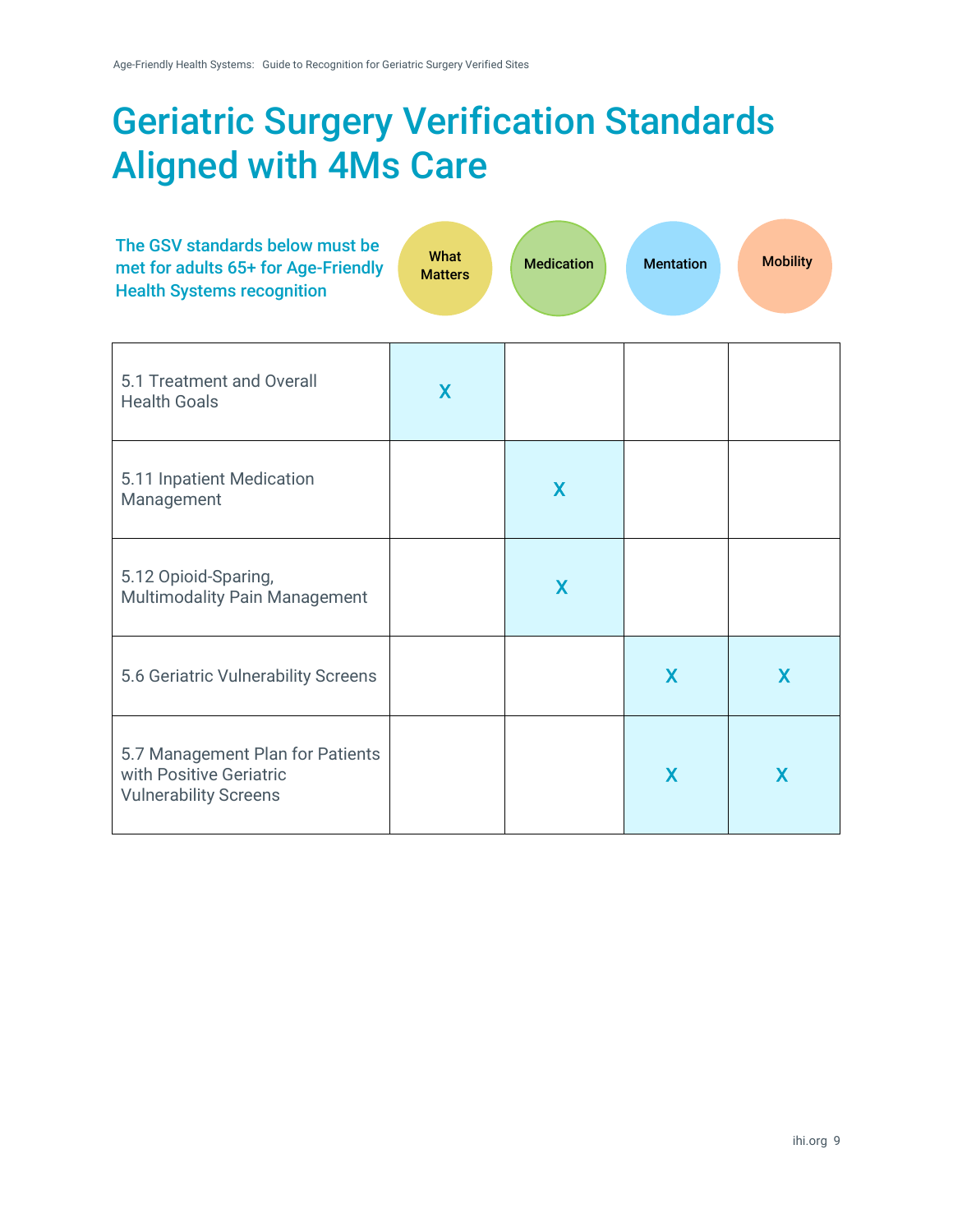# Adding Geriatric Surgery Verification to an Age-Friendly Health System

As the surgical population ages, the need to improve the care of older patients grows. The GSV Program is the ACS's response to this issue; the aim of this quality initiative is to improve the surgical care of older adults through the implementation of evidence-based standards and a focus on what matters most to older patients and their families. Focused attention to the unique needs and vulnerabilities of the older surgical patient is at the forefront of the program. Hospitals enrolled in the GSV Program also gain access to experts in the field of geriatric surgery and join a community of hospitals committed to improving the surgical experience for older patients.

Care delivered to older surgical patients is improved through the following strategies: redesigning the surgical episode to focus on goals of care and what matters most to older adults and their families; emphasizing the importance of preoperative screening to identify vulnerabilities; standardizing postoperative care to help prevent serious issues such as delirium and readmissions; and highlighting the importance of team-based interdisciplinary care and communication.

The GSV Program promotes standardization and protocolization in the care of older adults to increase efficiency and streamline the surgical process. Additionally, older adults are more likely than younger patients to suffer adverse events after surgery, including delirium, pressure ulcers, and falls. The GSV evidenced-based standards can help hospitals save money by implementing preoperative and postoperative care pathways that decrease the incidence of negative outcomes. To learn more, visit [Geriatric Surgery Verification Program \(facs.org\).](https://www.facs.org/quality-programs/geriatric-surgery)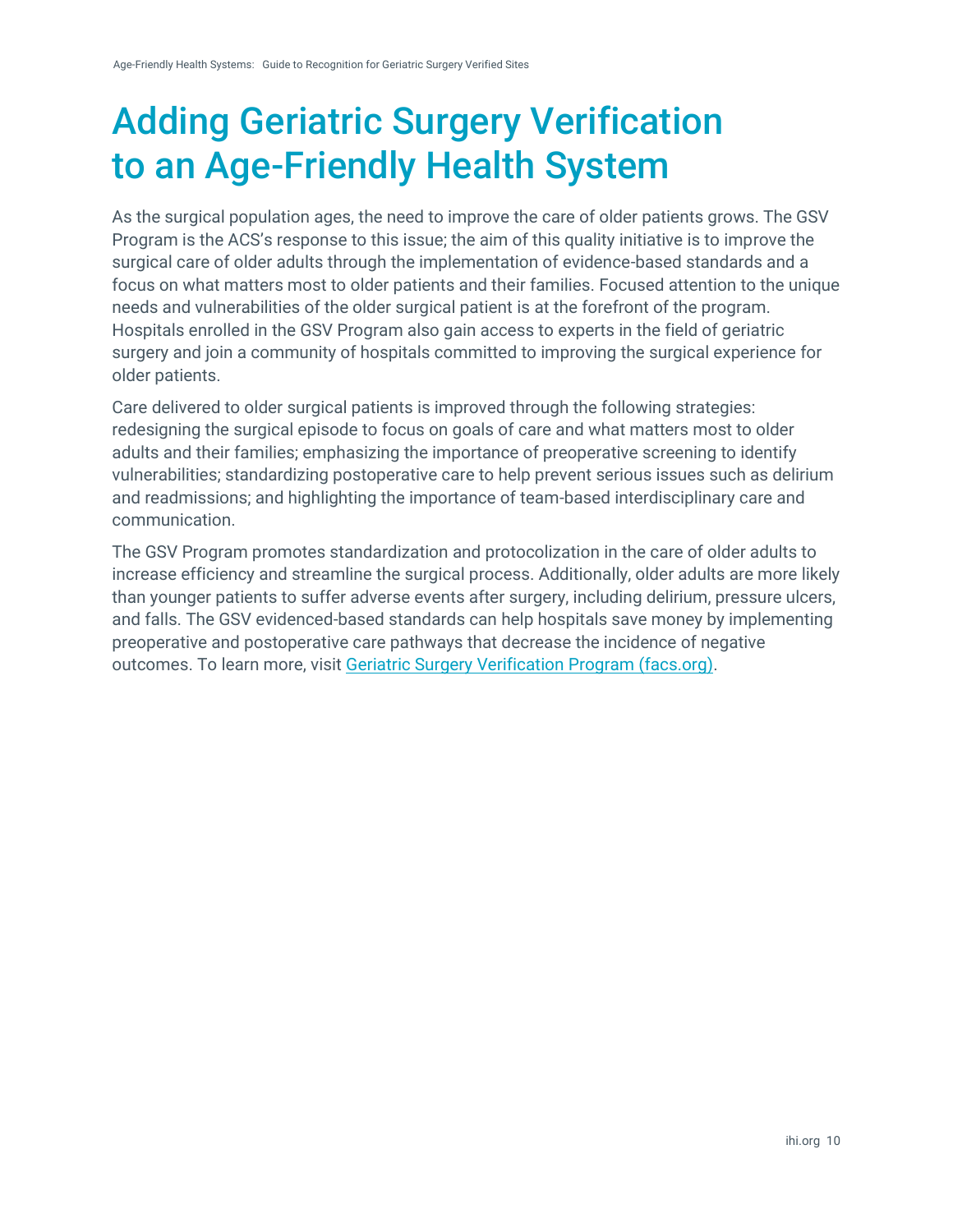# Case Study: Dartmouth Hitchcock Medical Center

New Hampshire is the [second oldest state in the country:](https://carsey.unh.edu/what-is-new-hampshire/sections/demography) as of 2019, its median age was 43, and 18 percent of residents were over 65. As a result, Dartmouth-Hitchcock Health (D-HH), which serves nearly 2 million patients throughout the state and beyond, has made care for older adults a top priority. "It's kind of a no-brainer to make the case to leadership that we need to be on the forefront of what's happening in geriatrics," said Ellen Flaherty, PhD, APRN, AGSF, Vice President at the Geriatric Center of Excellence at D-HH.

There are a number of pieces to their approach to geriatric care, but two key elements are a pair of complementary programs: Age-Friendly Health Systems and the Geriatric Surgery Verification Program. Flaherty and her colleagues have found that these programs each help them improve care for older adults in their own way.

Flaherty and her colleagues have found implementing both the 4Ms and the GSV standards to be mutually reinforcing. The 4Ms provide a larger framework, while the GSV standards provide more specific guidance.

"There's no way we could have picked up and flown without the bedrock of Age-Friendly Health Systems," said Stacie Deiner, MD, an anesthesiologist who came to D-HH in 2019, in part because she was attracted to its commitment to age-friendly care.

As for the GSV Program, Deiner says it's "an excellent roadmap from the time that patients are considering having surgery to when you send them back home."

If a patient has a condition that might require surgery, they go to their surgeon. The office completes a cognitive impairment and frailty screening. If the screening is positive, the patient is referred to the Aging Resource Center. There, a community health worker (CHW) conducts an intake that assesses all kinds of needs: transportation, food, safety, caregiver, and so on.

Then the CHW talks to the geriatric surgical nurse coordinator and shares the information with the geriatrician. Their recommendations are communicated back to the surgeon, in addition to information about where the patient needs to go after surgery: support at home, nursing, or rehab care.

A major benefit of the GSV Program is the community of participating providers. "You can call up anybody on the GSV roster and say, 'Hey, how are you working on achieving this standard?" said Deiner. "People who barely know you will call you back right away."

As the providers at D-HH navigate these specifics, their guiding framework is always the 4Ms, and in particular What Matters. They ran focus groups across a range of stakeholders: patients, caregivers, nurses, surgeons, medical assistants. "The patient themes were very interesting," said Deiner. "They express the need for human contact. There's a fair amount of fear and anxiety around having cognitive testing. The fierce desire to remain independent."

Deiner stressed "how much fun my team has had working on care for older surgical patients. We've had some of these really magical moments." They have an arts program and a music